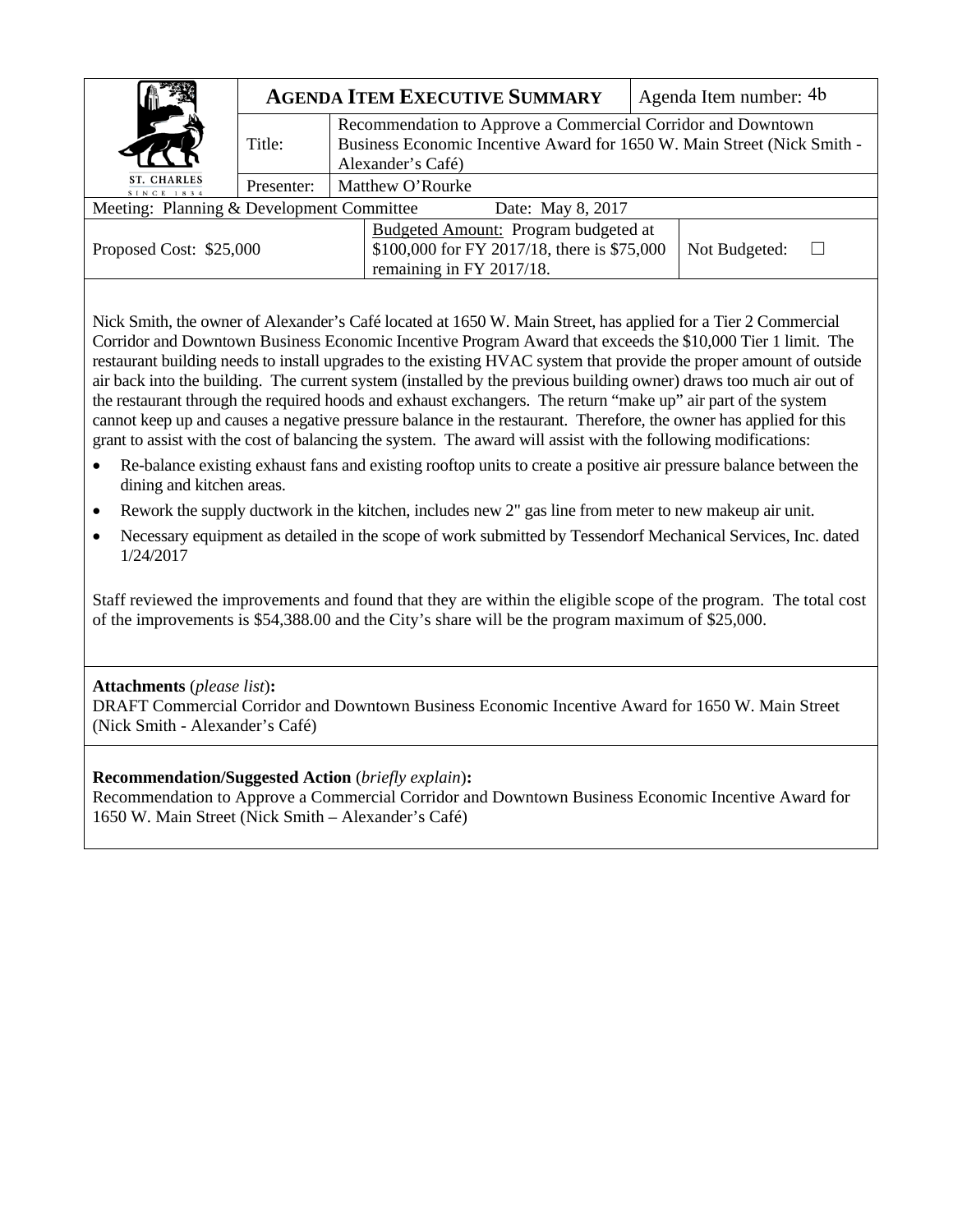#### **City of St. Charles**

### **Commercial Corridor and Downtown Business Economic Incentive Award Agreement**

1650 W. Main Street (Nick Smith - Alexander's Cafe)

**THIS AGREEMENT**, entered into this 15th day of May 2017, as authorized by Resolution No. \_\_\_\_\_\_ and approved by the City Council on May 15th, 2017, between the City of St. Charles, Illinois (hereinafter referred to as "CITY") and the following designated APPLICANT, to wit:

APPLICANT Name**: Nick Smith**

Address of Property to be Improved**: 1650 W. Main Street** 

PIN Number(s): **09-28-377-012**

Property Owner's Name: **Nick Smith**

#### **WITNESSETH:**

 **WHEREAS,** the CITY has established a **Commercial Corridor and Downtown Business Economic Incentive Award Program** to provide matching grants for permanent Building Improvements within the Commercial Corridor and Downtown Business Economic Incentive Program Boundary Area of the CITY as described in Exhibit I; and

**WHEREAS,** Nick Smith APPLICANT(S), desires to install related Building Improvements to the above-described property that are eligible for reimbursement under the Commercial Corridor and Downtown Business Economic Incentive Award; and

 **WHEREAS,** said Commercial Corridor and Downtown Business Economic Incentive Program is administered by the CITY and is funded from the general fund for the purposes of improving the commercial building stock along the major commercial corridor and downtown area of the CITY and preventing blight and deterioration; and

 **WHEREAS,** the above-described property for which the APPLICANT seeks a grant is located within the area eligible for participation in the Commercial Corridor and Downtown Business Economic Incentive Award Program.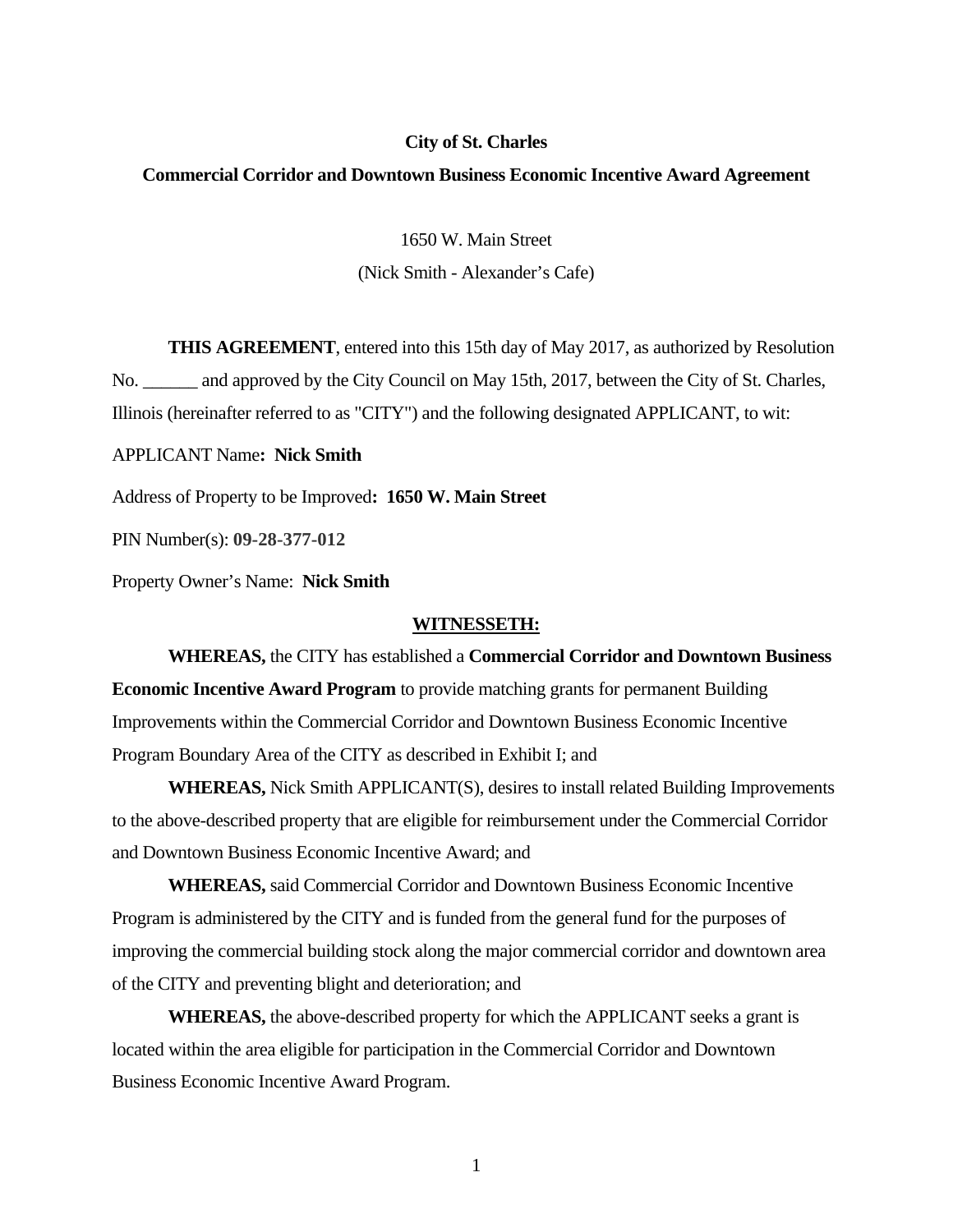**NOW, THEREFORE,** in consideration of the mutual covenants and agreements obtained herein, the CITY and the APPLICANT do hereby agree as follows:

**SECTION 1:** The APPLICANT understands and agrees that only the cost of eligible Building Improvements located on the parcels with the following PIN(s) 09-28-377-012, shall be considered reimbursable as described in Exhibit II. The CITY will reimburse the APPLICANT up to 50% of the cost of labor, materials and equipment necessary to install Building Improvements in accordance with the approved plans, specifications and cost estimates attached hereto as Exhibit "II" (the " Eligible Building Improvements Cost Estimate"), but in no event more than the maximum amounts as defined below:

Building Improvements cost: \$54,388.00 City's Share @ 50% up to a maximum of \$25,000.00

 Labor by the APPLICANT ("sweat equity") is not a reimbursable expense. All Building Improvements shall be installed in accordance with approved building permit plans, subject to minor revisions as may be approved by a representative of the CITY due to field conditions not known at the time of design, and similar circumstances beyond the APPLICANT's control.

**SECTION 2:** The Director of Community & Economic Development, or designee, shall inspect the Building Improvements installed pursuant to this Agreement and shall include any required permit inspections by the CITY. All work that is not in conformance with the approved plans and specifications shall be remedied by the APPLICANT and deficient or improper work shall be replaced and made to comply with the approved plans and specifications and the terms of this Agreement.

**SECTION 3:** Upon completion of the Building Improvements and upon their final inspection and approval by the Director of Community & Economic Development, or designee, the APPLICANT shall submit to the CITY a properly executed and notarized contractor statement showing the full cost of the Building Improvements as well as each separate component amount due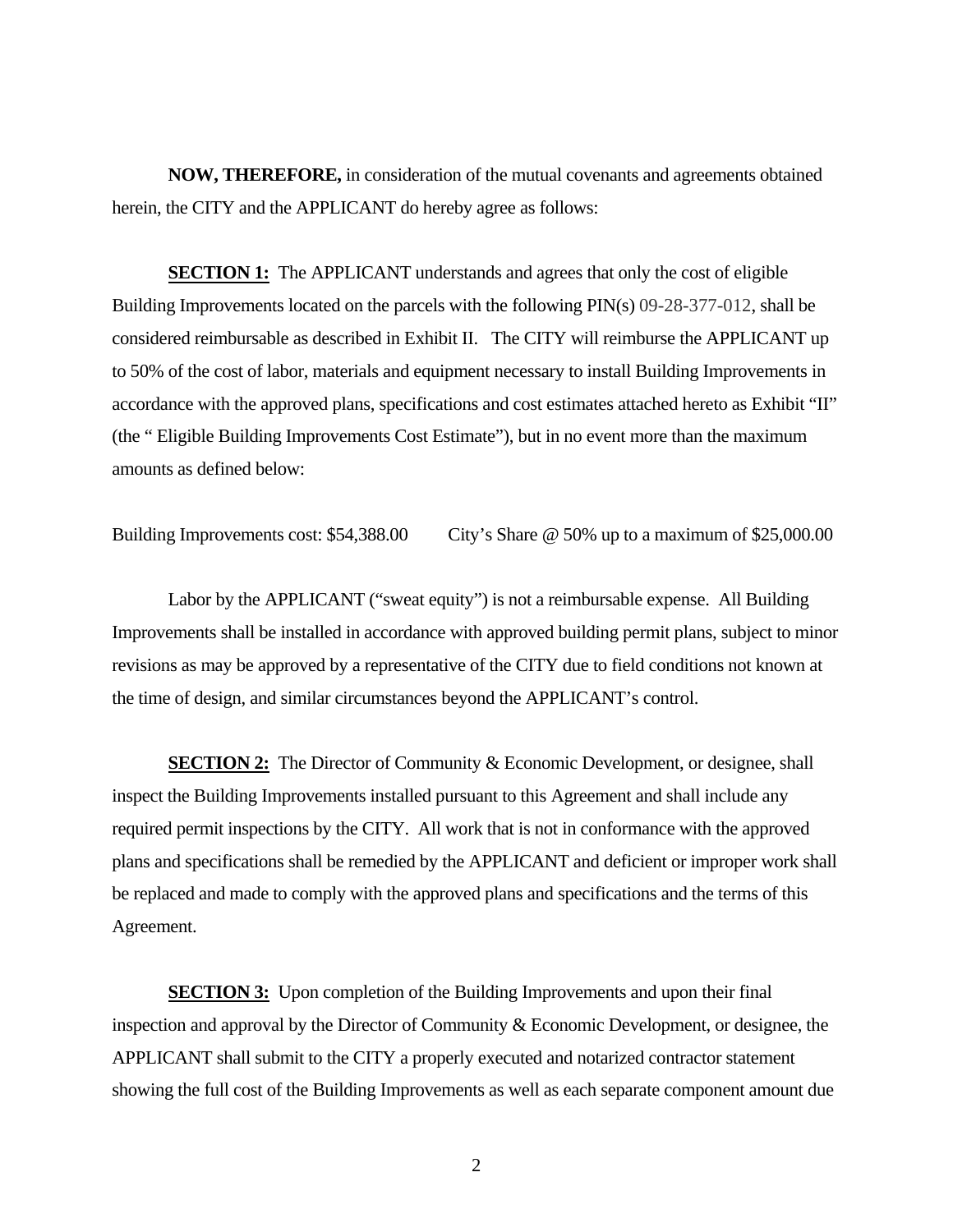to the contractor and each and every subcontractor involved in furnishing labor, materials or equipment in the work. In addition, the APPLICANT shall submit to the CITY proof of payment of the contract cost pursuant to the contractor's statement and final lien waivers from all contractors and subcontractors. The CITY shall, within thirty (30) days of receipt of the contractor's statement, proof of payment and lien waivers, and "before" and "after" pictures of the property, reimburse the APPLICANT for the 50% of the actual construction and materials cost or the maximum amount specified in this Agreement, whichever is less.

 At its sole discretion, CITY may reimburse APPLICANT in two payments. The first reimbursement may be made only

 1) Upon completion of Building Improvements representing 40% or more of the maximum reimbursement specified in Section 1 hereof and,

 2) Upon receipt by CITY of the all invoices, contractor's statements, proof of payment and notarized final lien waivers for the completed Building Improvements and,

 3) Upon a determination by the Director of Community & Economic Development, or designee, that the remainder of the Building Improvements are expected to be delayed for thirty days or more following completion of the initial work due to weather, availability of materials, or other circumstances beyond the control of the APPLICANT. The second, final reimbursement payment shall be made by CITY only upon submittal of all necessary documents as described herein.

**SECTION 4:** All Building Improvements must be completed within 270 days after the approval of this Agreement. Extensions may be approved by the Director of Community & Economic Development, prior to the expiration of the said 270 days. Projects which have not received an extension and have not been completed within 270 days will not receive funding.

**SECTION 5:** If the APPLICANT or his contractor fails to complete the Building Improvements provided for herein in conformity with the approved plans and specifications and the terms of this Agreement, then upon written notice being given by the Director of Community & Economic Development to the APPLICANT, by certified mail to the address listed above, this Agreement shall terminate and the financial obligation on the part of the CITY shall cease and become null and void.

3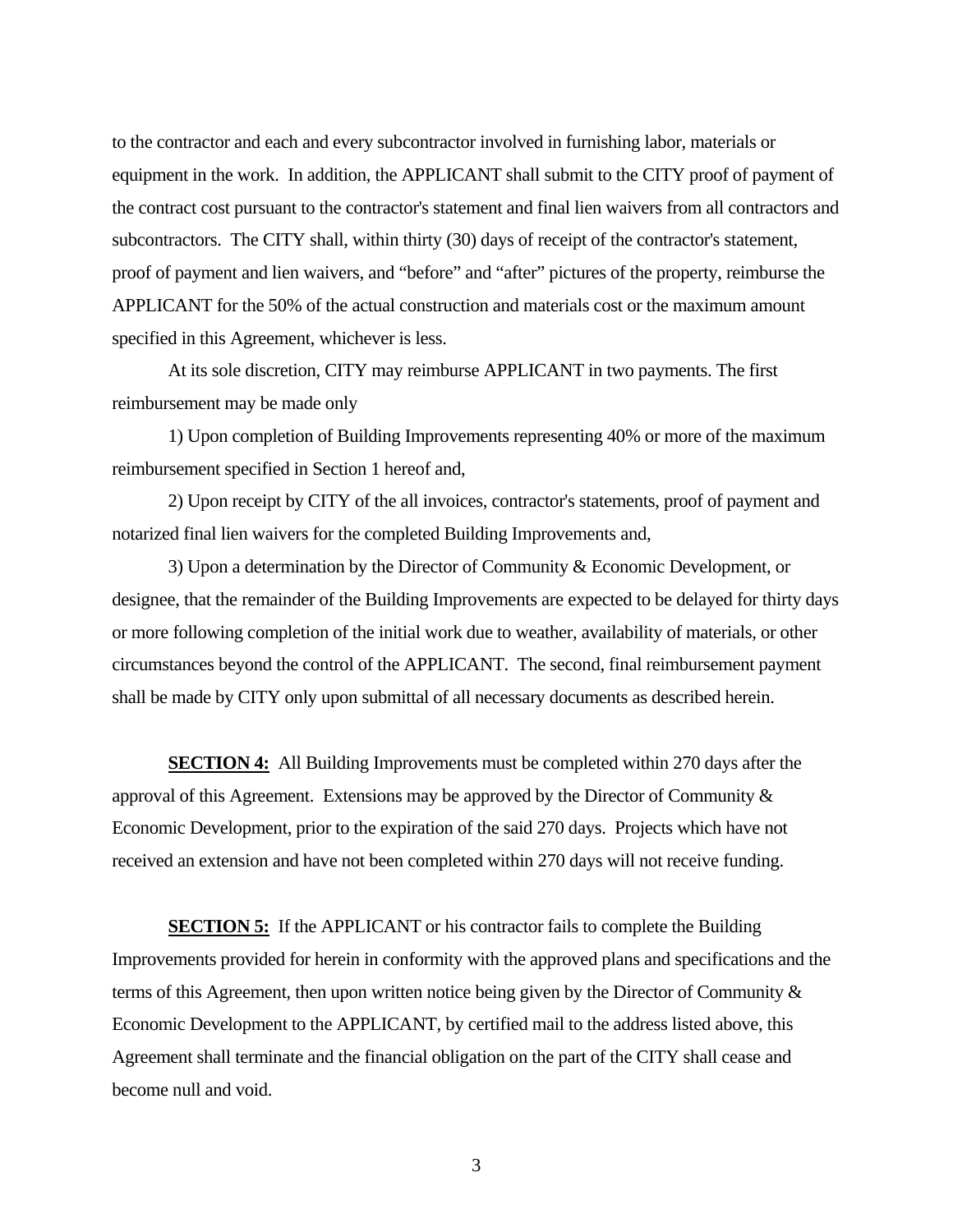**SECTION 6:** Upon completion of the Building Improvements pursuant to this Agreement and for a period of five (5) years thereafter, the APPLICANT shall be responsible for properly maintaining such Building Improvements in finished form and without change or alteration thereto, as provided in this Agreement, and for the said period of five (5) years following completion of the construction thereof, the APPLICANT shall not enter into any Agreement or contract or take any other steps to alter, change or remove such Building Improvements, or the approved design thereof, nor shall APPLICANT undertake any other changes, by contract or otherwise, to the Building Improvements provided for in this Agreement unless such changes are first approved by the Director of Community & Economic Development, Designee, or City Council, whichever the case may be. Such approval shall not be unreasonably withheld if the proposed changes do not substantially alter the original design concept of the Building Improvements as specified in the plans, design drawings and specifications approved pursuant to this Agreement.

 In the event that any of the Building Improvements are removed during the term of this agreement the APPLICANT and/or the Owner shall repay the CITY all grant funds received pursuant to this Agreement and shall pay any costs and fees including reasonable attorney's fees incurred by the CITY to collect said grant funds. The amount of repayment required to be paid by the APPLICANT and the OWNER shall be reduced by 20% for every full year that this Agreement has been in effect at the time of the required repayment.

 If within the 5-year maintenance period improvement is damaged by automobiles, wildlife, acts of nature, or stolen or any other cause, the APPLICANT shall install and pay for replacements.

In the event of inadequate maintenance, the CITY shall give the owner reasonable notice of conditions to be corrected. In the event that substandard maintenance still exists after thirty (30) days, OWNER shall repay the CITY all grant funds received pursuant to this Agreement and pay all costs and fees, including attorney fees, of any legal action taken to enforce the maintenance of the Building Improvements.

**SECTION 7:** The APPLICANT covenants and agrees to indemnify and hold harmless the CITY and its officials, officers, employees and agents from and against, any and all losses, claims, damages, liabilities or expenses, of every conceivable kind, character and nature whatsoever arising

4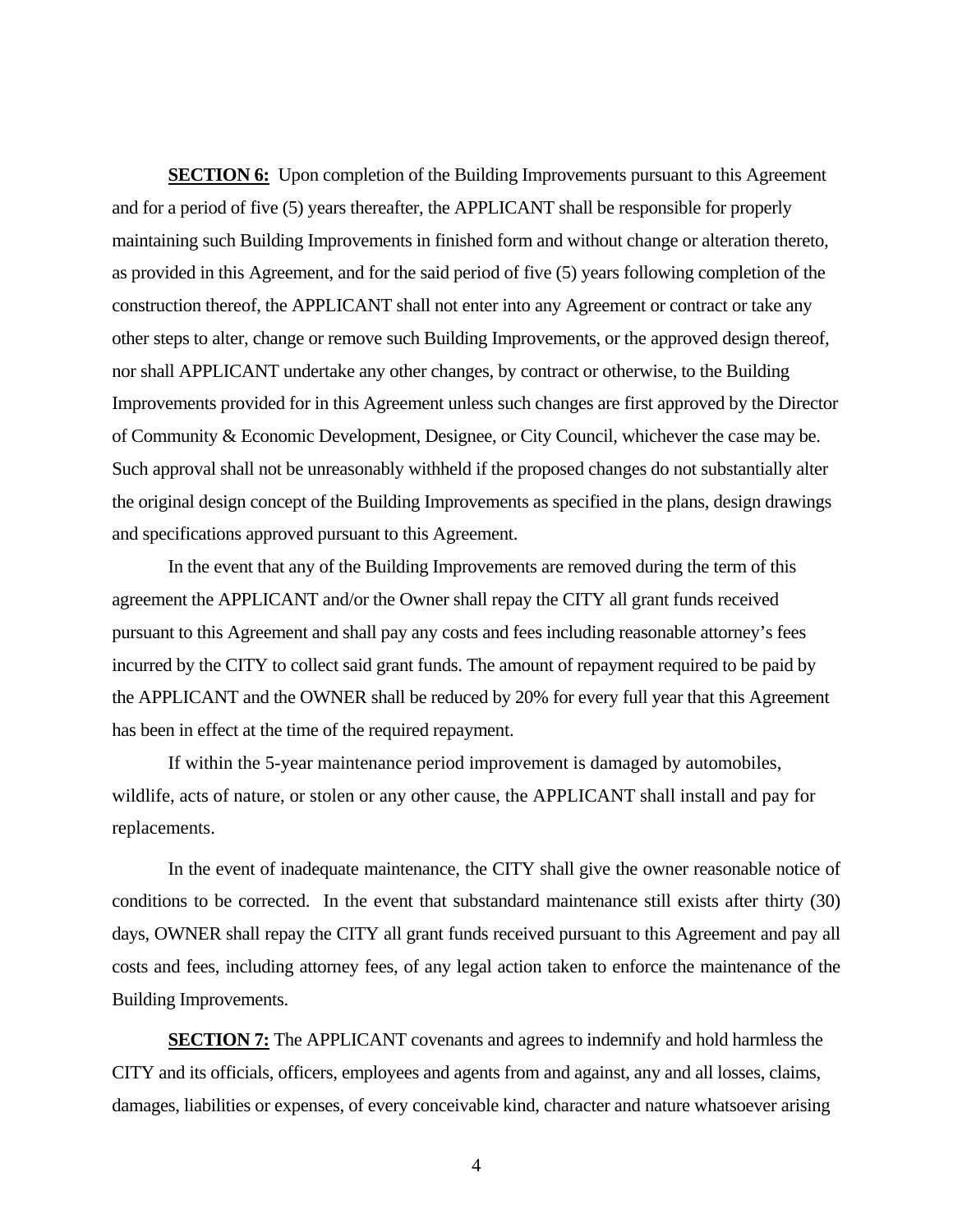out of, resulting from or in any way connected with directly or indirectly with the Commercial Corridor and Downtown Business Economic Incentive Award(s) which are the subject of this Agreement. The APPLICANT further covenants and agrees to pay for or reimburse the CITY and its officials, officers, employees and agents for any and all costs, reasonable attorneys' fees, liabilities or expenses incurred in connection with investigating, defending against or otherwise in connection with any such losses, claims, damages, liabilities, or causes of action. The CITY shall have the right to select legal counsel and to approve any settlement in connection with such losses, claims, damages, liabilities, or causes of action. The provisions of this section shall survive the completion of said building improvement(s).

**SECTION 8:** Nothing herein is intended to limit, restrict or prohibit the APPLICANT from undertaking any other work in or about the subject premises, which is unrelated to the Building Improvements provided for in this Agreement.

**SECTION 9:** This Agreement shall be binding upon the CITY and upon the APPLICANT and its successors and assigns with respect to the property on which the Building Improvements are installed, for a period of five (5) years from and after the date of completion and approval of the building improvement provided for herein. It shall be the responsibility of the APPLICANT to inform subsequent owners and lessees of the provisions of this Agreement.

 IN WITNESS THEREOF, the parties hereto have executed this Agreement on the date first appearing above.

5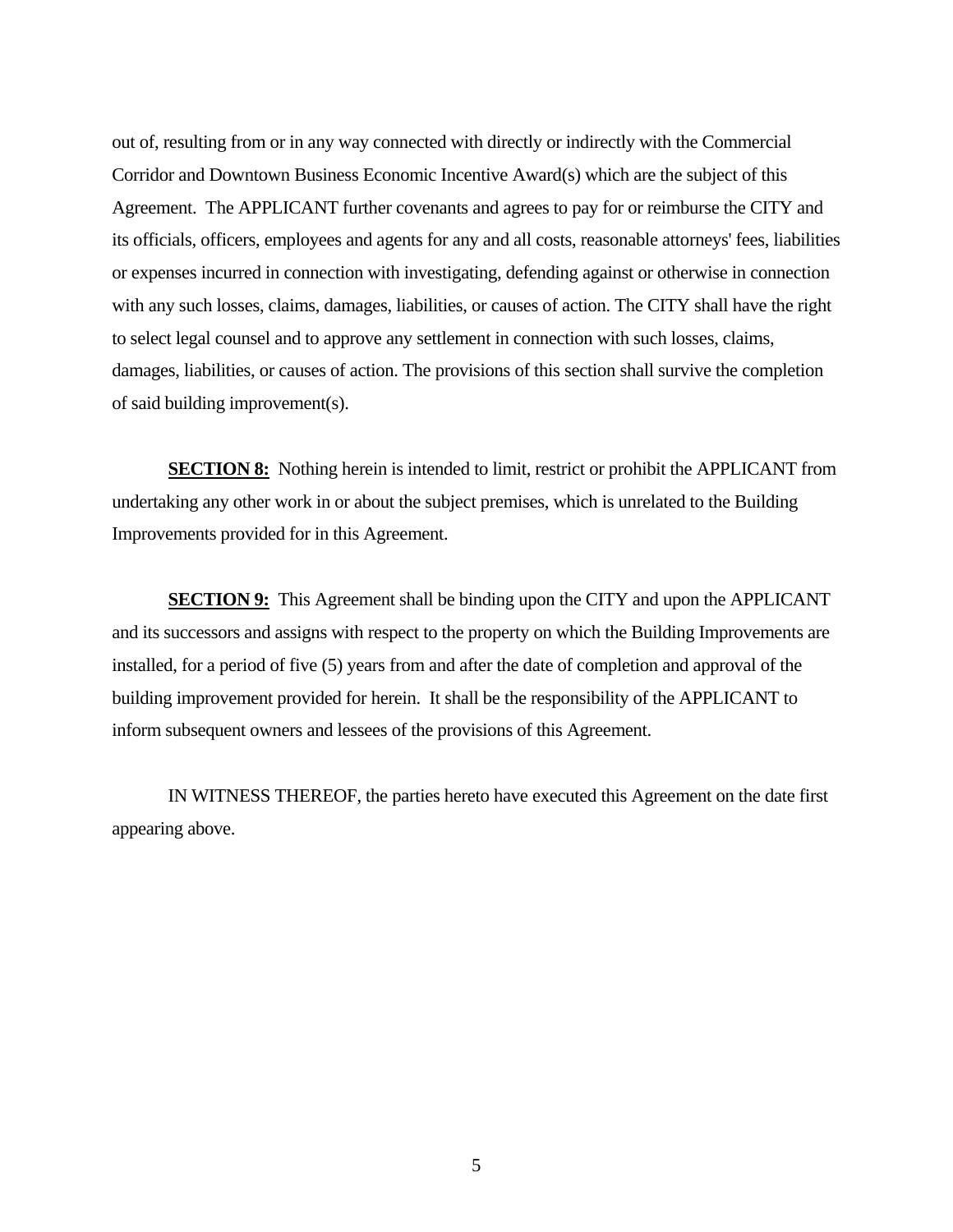## **PROPERTY OWNER APPLICANT** (if different from APPLICANT)

**CITY OF ST. CHARLES: \_\_\_\_\_\_\_\_\_\_\_\_\_\_\_\_\_\_\_\_\_\_\_** 

**\_\_\_\_\_\_\_\_\_\_\_\_\_\_\_\_\_\_\_\_\_\_\_\_\_\_ \_\_\_\_\_\_\_\_\_\_\_\_\_\_\_\_\_\_\_\_\_\_\_\_\_\_\_\_** 

**Mayor or Director of Community & Economic Development** 

**ATTEST: \_\_\_\_\_\_\_\_\_\_\_\_\_\_\_\_\_\_\_\_\_\_\_** 

 **City Clerk** 

Applicant contact information:

| Phone: |  |
|--------|--|
| Fax:   |  |
| Email: |  |

Property Owner's information, if different than applicant:

| $       -$ |  |
|------------|--|
|            |  |

| . .<br>$\sim$ $\sim$ $\sim$ |  |
|-----------------------------|--|
|                             |  |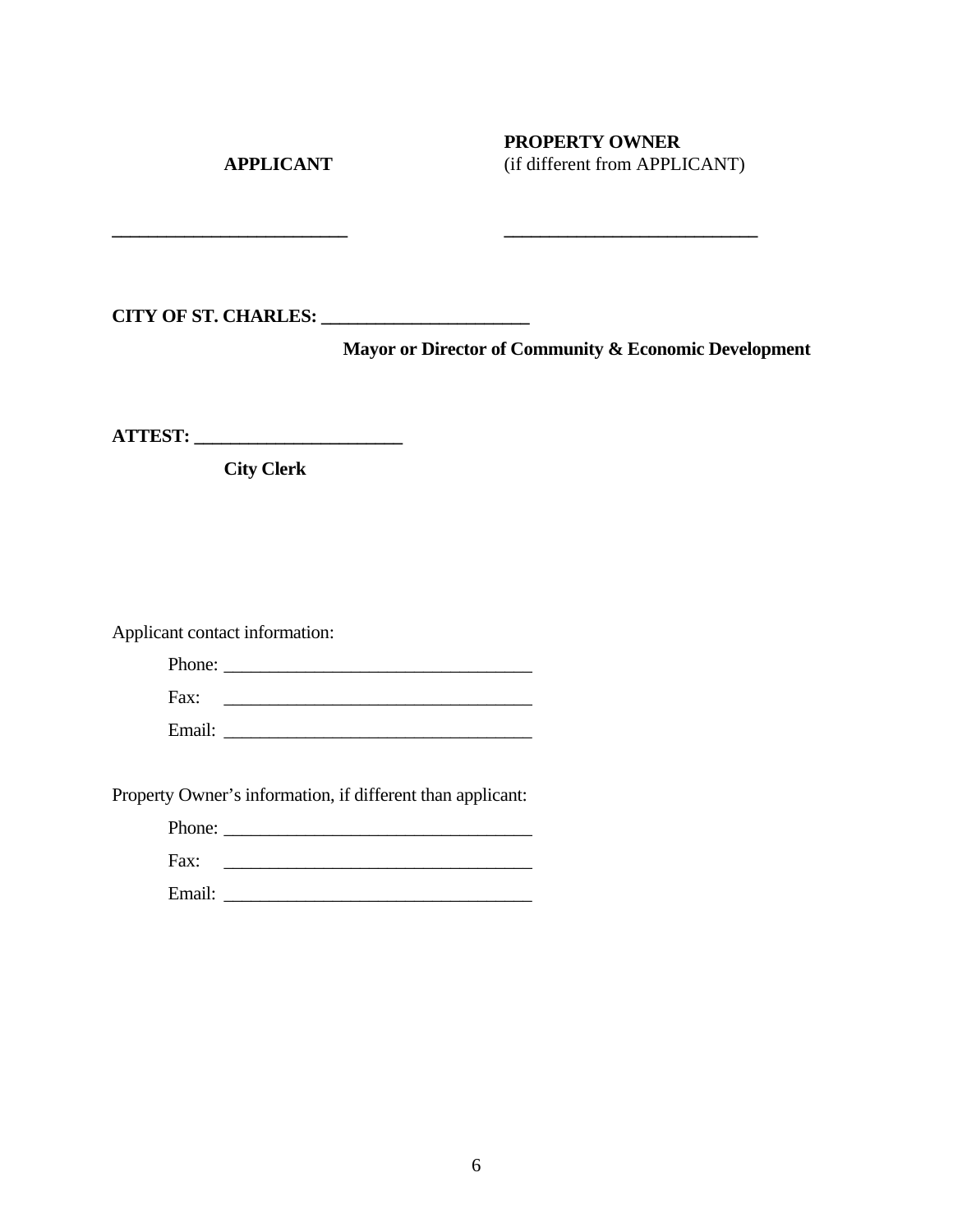## **Exhibit I**

Map of the Downtown Economic Incentive Program Eligible Properties Boundary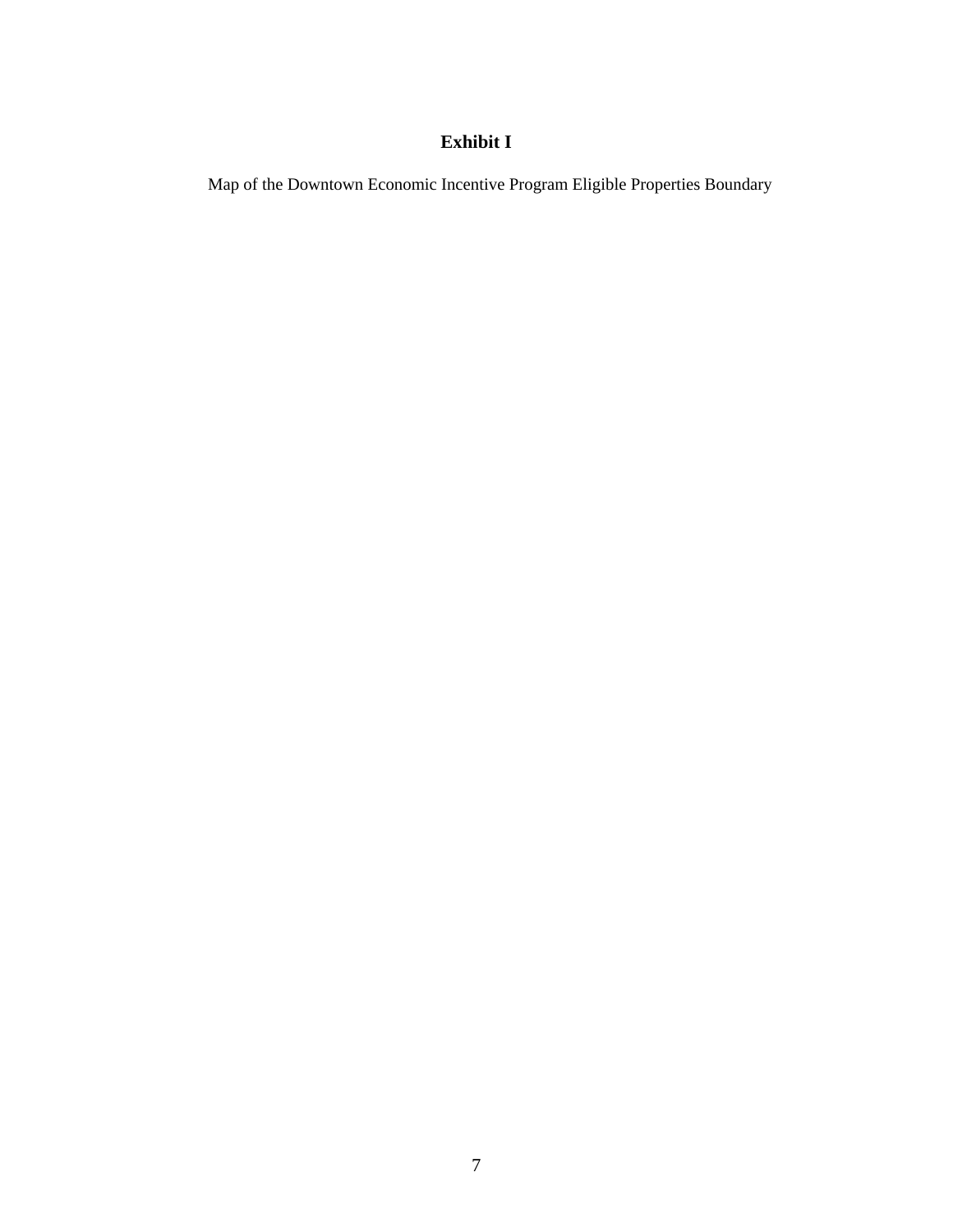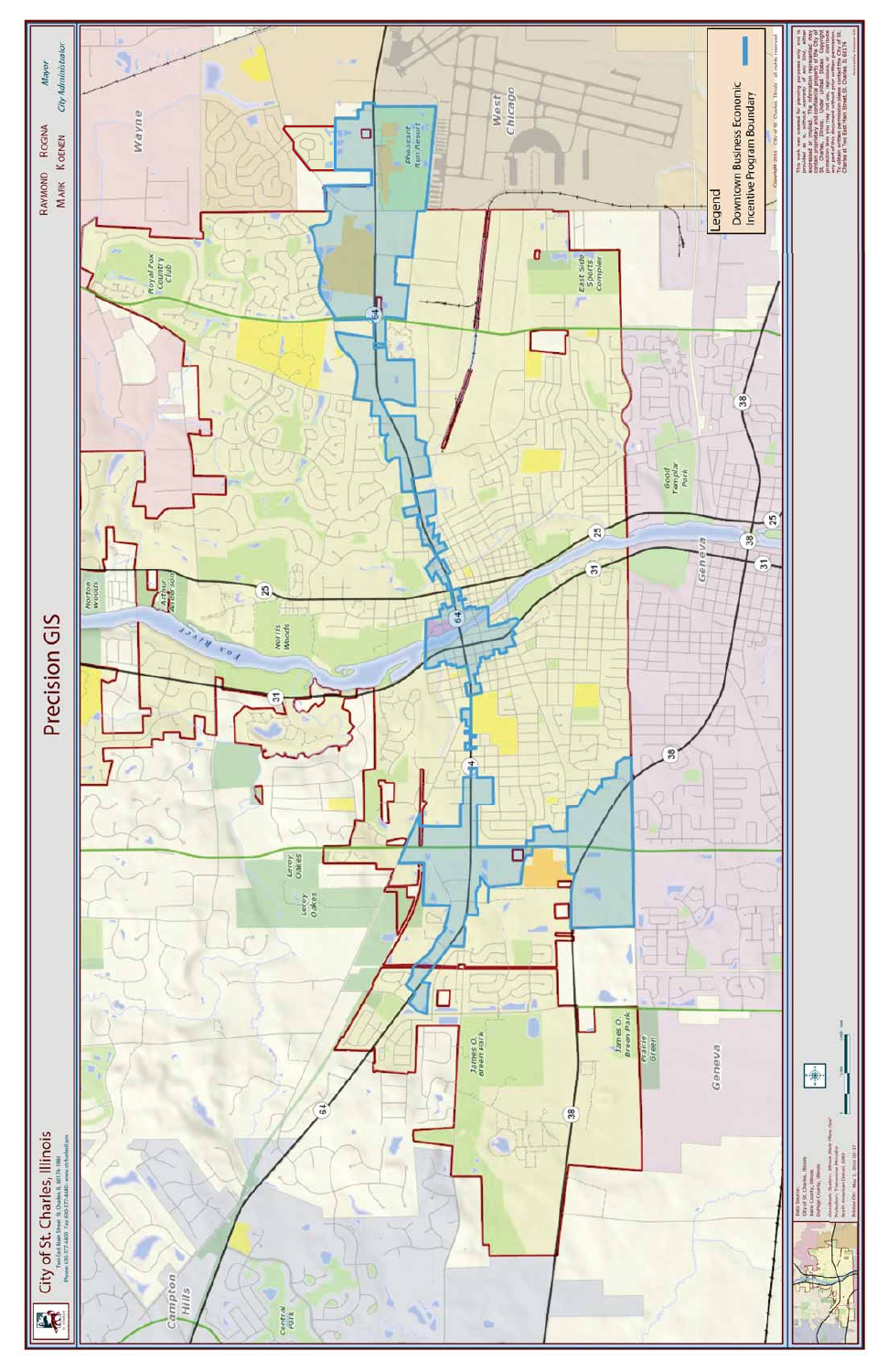## **Exhibit II**

Eligible Interior Building Improvements Cost Estimate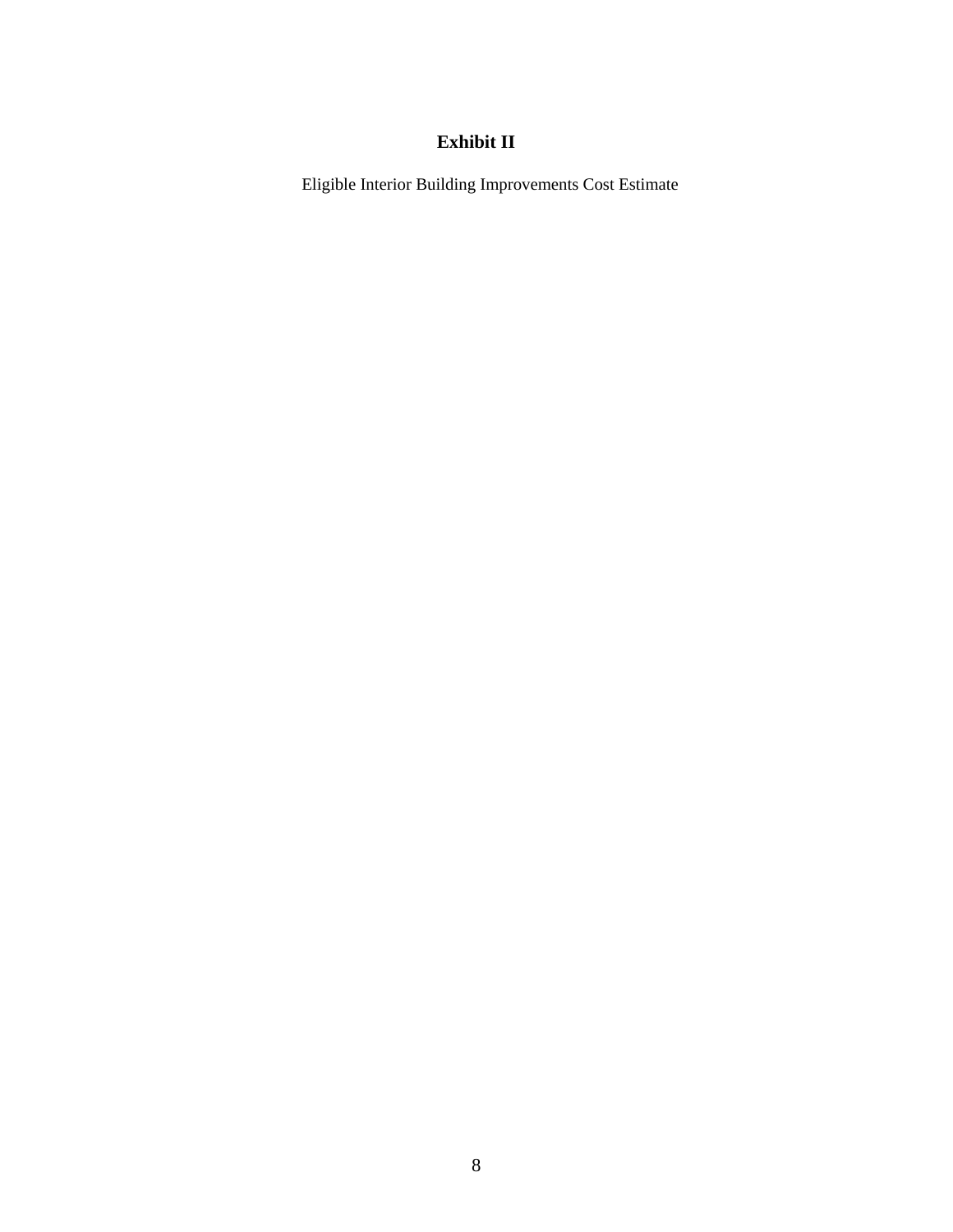

**HFATING** AIR CONDITIONING **PROCESS PIPING SHEET METAL** PLUMBING **REFRIGERATION** 

45 CENTER DRIVE GILBERTS, ILLINOIS 60136 (847) 426-7524 FAX: (847) 426-6234

**January 24, 2017** 

**Bob Karas** 

Alexander's Restaurant

1650 W. Main St

St. Charles, IL 60174

Re: Make Up Air

Dear Bob,

Tessendorf Mechanical is pleased to provide you with the following estimate to replace your existing make up air unit with a new CaptiveAire 10,000 cfm direct fired heated make up air unit. This unit includes the following.

## **Scope of Work**

Tessendorf Mechanical is pleased to provide you with these recommendations based on our study of your facility. We will reduce hood exhaust to code required per hood. Replace existing non-heated make up air unit with a new direct fired, full modulating, make up air unit sized at 10,000 cfm. Revise kitchen make up air by removing supply air that is currently going into each hood and distribute the air throughout the kitchen. If necessary to use existing supply air into hoods we will supply 25% of existing supply air for hood exhaust.

Our new supply air requirement would allow for proper exhaust of all kitchen hoods and dishwasher. Exhaust listed below are new air requirements.

2 kitchen hoods 400 cfm/lf  $x$  9' = 3,600 cfm for a total of 7,200 cfm

1 kitchen hood 300 cfm/lf  $x 6' = 1,800$  cfm

1 dishwasher exhaust 600cfm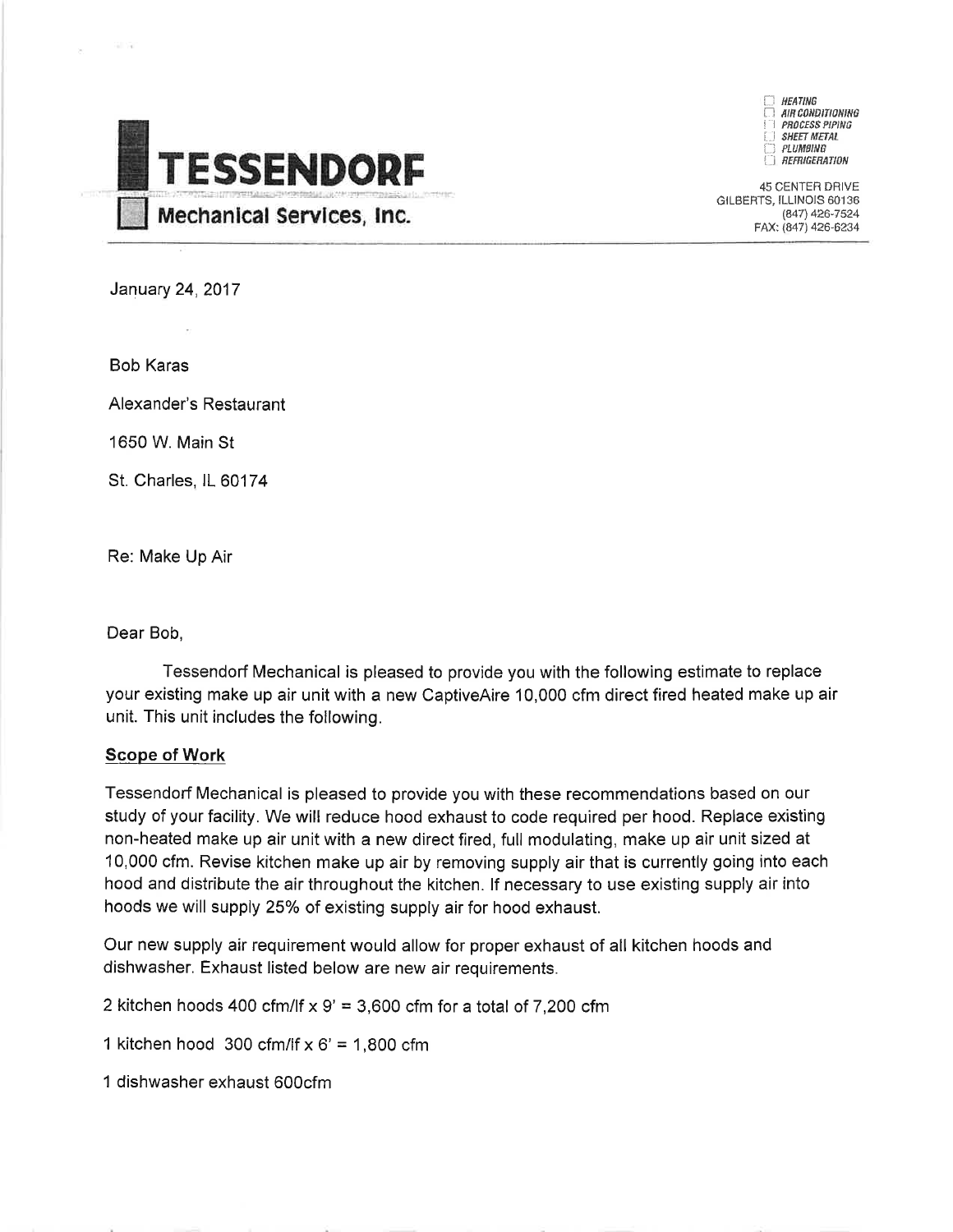Total exhaust is 9,600 cfm

Re balance existing exhaust fans to new required cfm's. Set each existing Rooftop unit for minimum outside air of 10 to 20 percent. This will provide air to bathroom exhaust fans and maintain positive air pressure in dining area vs kitchen.

This includes reworking the supply ductwork in the kitchen. Also includes new 2" gas line from meter to new makeup air unit.

## **Equipment Proposed**

Direct Gas Fired Heated Make Up Air Unit with 20" Blower and 24" Burner Supply Fan handles 10000 CFM @ 0.500" wc ESP, Fan runs at 614 RPM. Heater supplies 864,000 BTUs. 80°F Temperature Rise. [Fuel: Natural Gas] Supply Motor:

10.000 HP, 3 Phase, 230 V, 60Hz, 24.4 FLA, ODP, Premium (E-Plus3) Eff. Down Discharge -Air Flow Right

- Sloped Filtered Intake for Size #5 Modular Heater. 55.81" Wide X 70.05" Long X 51.00" High. Includes 2" MV EZ Kleen Metal Mesh Filter.

- RTC Solutions • 40-90°F Discharge Temp Control • Remote Panel

- Gas Manifold for DF5 GM - BTU 0 - 1100000 - 7 in. w.c. - 14 in. w.c., No Insurance Requirement (ANSI), BV250-1212

- Cooling Interlock Relay. 24VAC Coil. 120V Contacts. Locks out burner circuit when AC is energized. x1

- Motorized Back Draft Damper 43" X 43" for Size 5 Standard & Modular Direct Fired Heaters w/Extended Shaft, Standard Galvanized Construction, 3/4" Rear Flange, AF120S Actuator Included

- Low Fire Start. Allows the burner circuit to energize when the modulation control is in a low fire position.

- Gas Pressure Gauge, 0-35", 2.5" Diameter, 1/4" Thread Size x1

- Gas Pressure Gauge, -5 to +15 Inches Wc., 2.5" Diameter, 1/4" Thread Size x1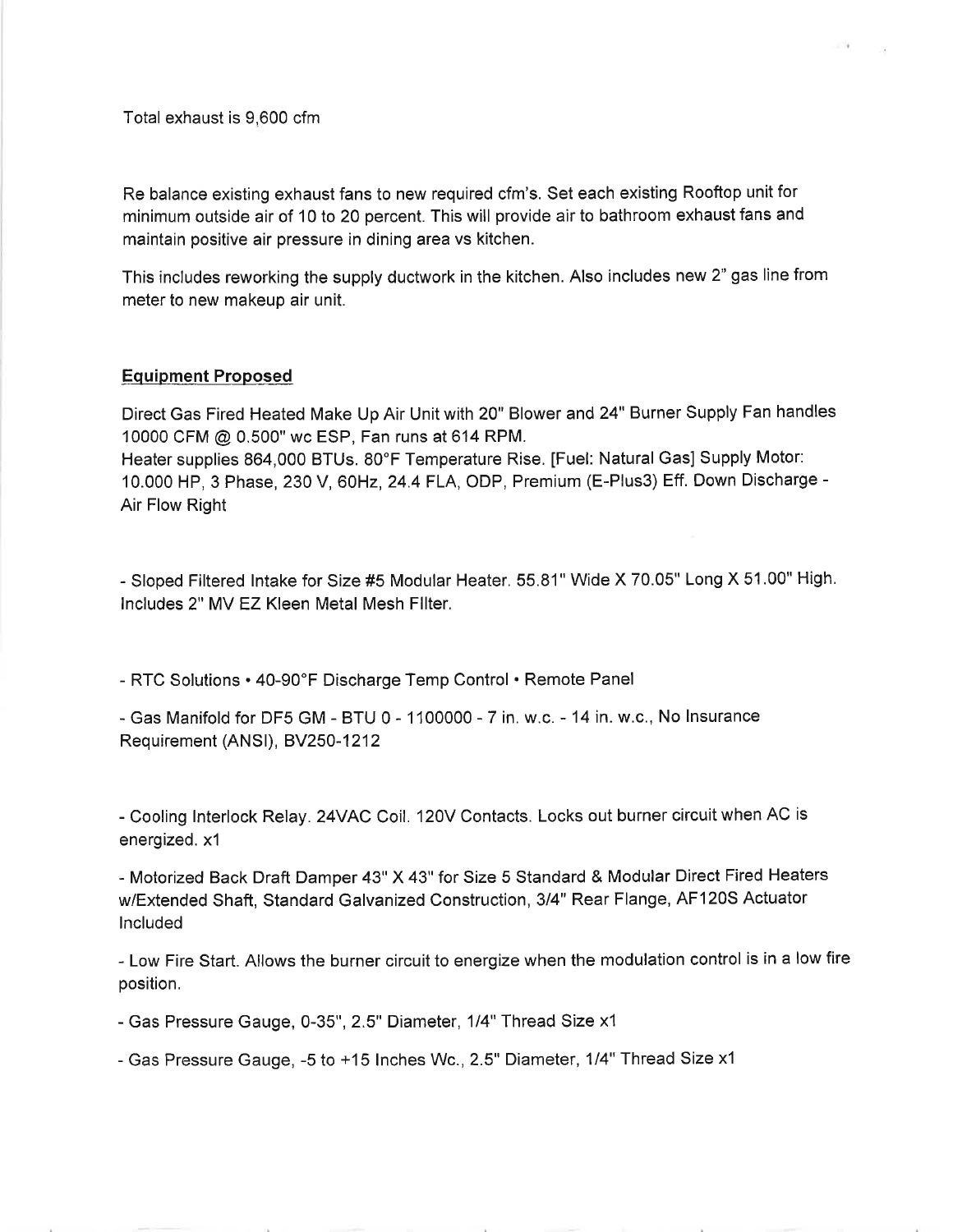- VAV (Variable-Air-Volume) Wiring Package for Commercial Fans. Building Static Pressure Variable Frequency Drive Control Included

- ESV752N02TXB - Variable Frequency Drive - 5 HP Max., 200/240 V, Three Phase, 29.0 A Max., NEMA 1 Enclosure, (Default Shipped Loose for Field Installation) PART NEEDS **PROGRAMMING** 

- VFD factory mounted and wired on unit control panel. x1
- Curb CRB42 x 20INS Insulated On Fan # 1 Flat Curb x1
- Rail RAIL-42" x 6" x 20"H On Fan # 1 x

#### **Estimated Cost \$54,388.00**

Prices include parts, ductwork, shipping, taxes, crane, roof patching and labor. Also includes 2" gas line on outside of building from meter to make up air.

Does not include any gas pressure upgrades that might be need to handle the extra btu's. Sizing to be determined by NiCor.

Permits and fees not included

We are working with Nicor to see if there will be any available rebates for this job.

Please let me know if you have any questions or would like us to schedule the install

Respectfully,

Steve Kramer

**Operations Manager** 

stevek@tessendorfmechanical.com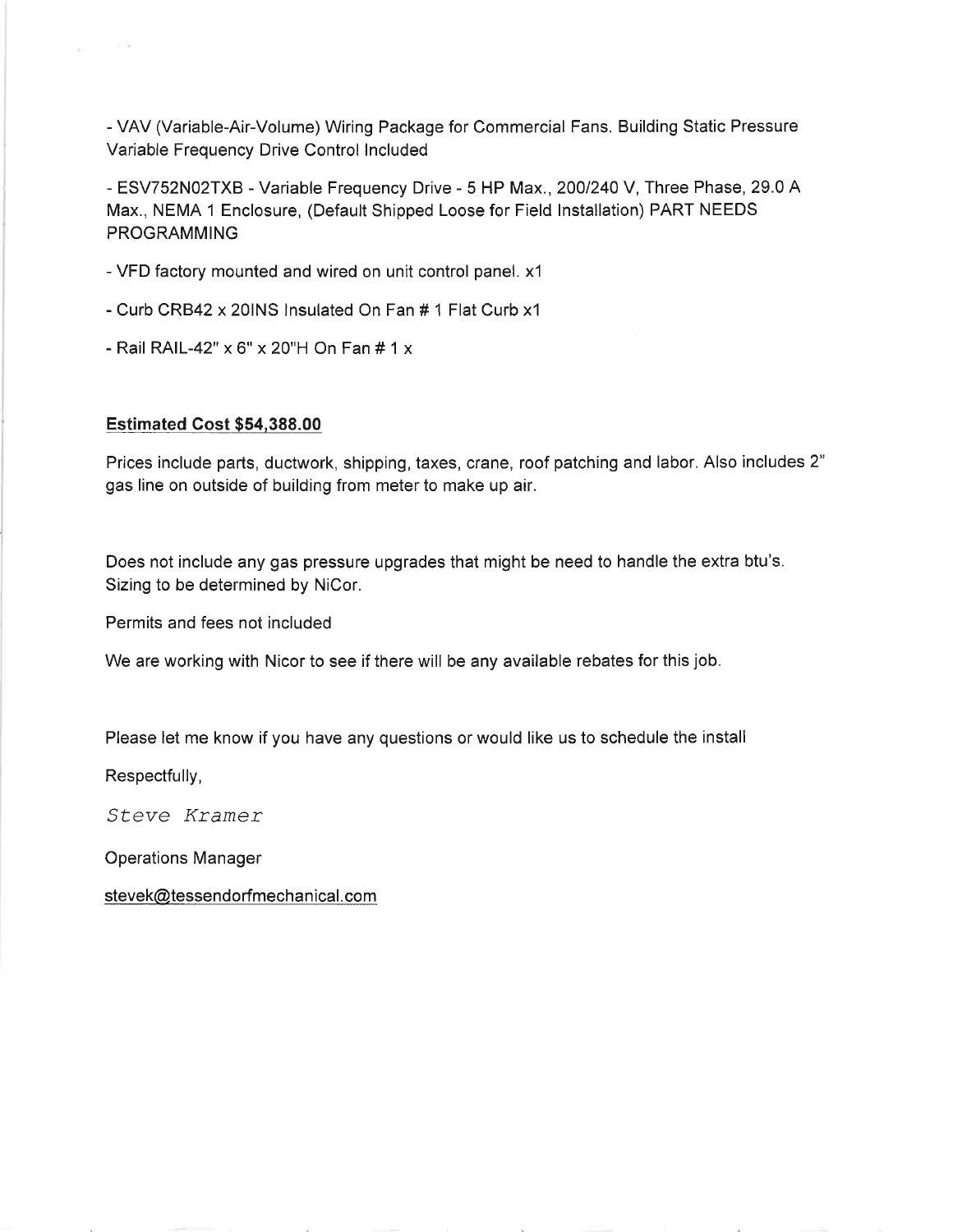**Optimized Design**  $\omega$ Ew Make  $\varphi$  Ave  $Enisriug$   $Pf.$ 

ALEXANDERS CAFE- ST CHARLES

ŧ,